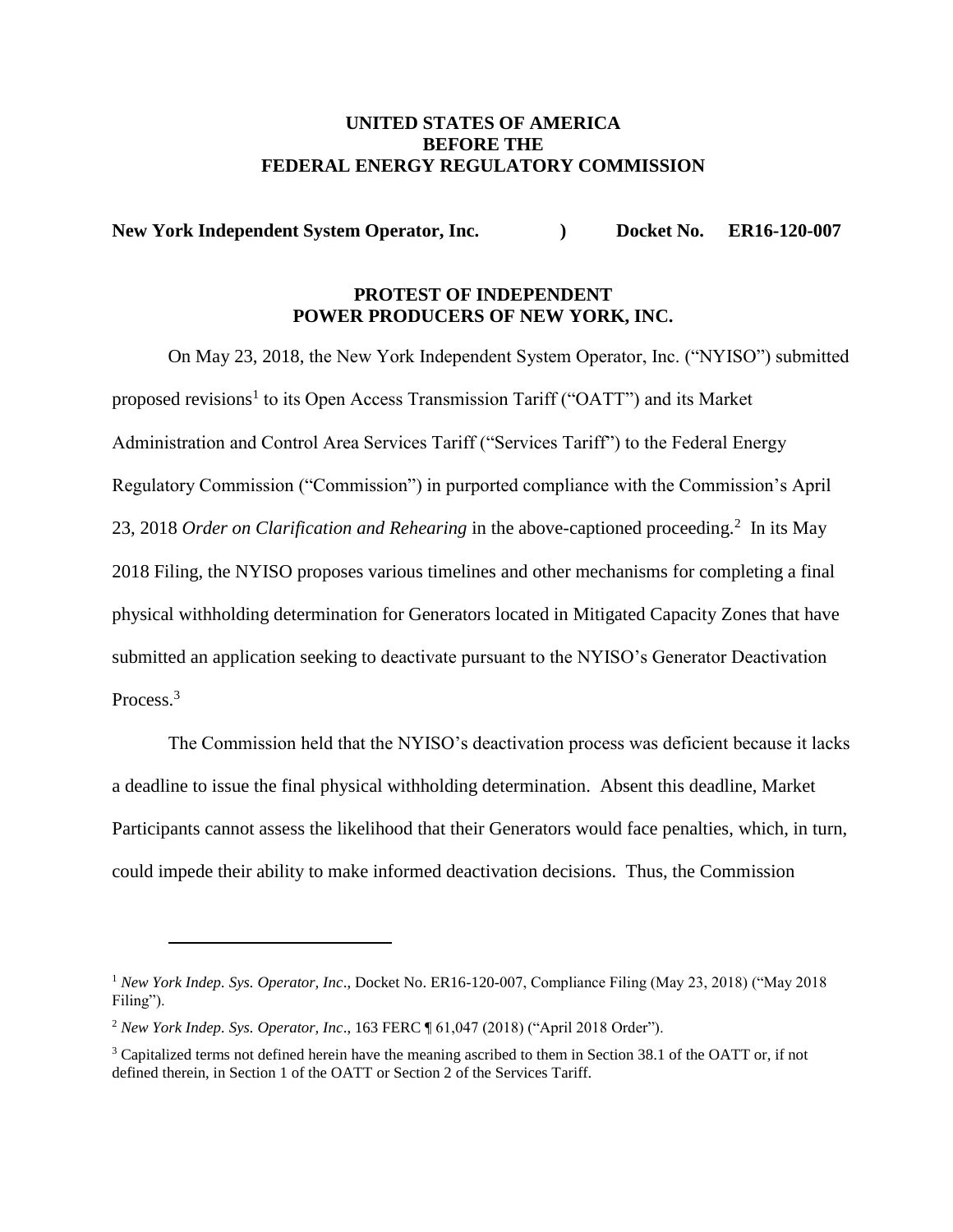directed the NYISO to file tariff revisions setting forth a reasonable timeline for completing this analysis.<sup>4</sup> Pursuant to Rule 212 of the Commission's Rules of Practice and Procedure and the Commission's Combined Notice of Filings #1, issued on May 24, 2018, Independent Power Producers of New York, Inc. ("IPPNY") hereby protests certain aspects of the NYISO's May 2018 Filing.

As discussed below, the NYISO has failed to demonstrate that its proposal to issue a final physical withholding determination only 30 days before a Generator's deactivation date (the "30 day determination proposal") when a Market Participant seeks to deactivate its Generator more than 150 days after its Generator Deactivation Assessment Start Date is reasonable.<sup>5</sup> The NYISO's proposal to provide the physical withholding determination 30 days before the end of the deactivation process does not provide a reasonably adequate amount of time for a Market Participant to make informed decisions and effectively implement the measures necessary to deactivate its Generator. This is especially the case in light of the NYISO's unreasonable proposal that, for the NYISO's market power determination to be binding, the Generator must then deactivate no more than five days before, and no more than ten days after, its requested deactivation date. Nor has the NYISO adequately defined a reasonable mechanism to address situations where the Market Participant "must make irrevocable deactivation-related decisions"

<sup>4</sup> April 2018 Order at P 17. Because the Commission found that the interim process applied to the Indian Point facility, the Commission specified that the physical withholding provisions would not apply to the Indian Point facility. *See id.* In the May 2018 Filing, the NYISO requested a July 23, 2018 effective date.

<sup>5</sup> The NYISO's 30-day determination proposal is reasonable with respect to a Market Participant that seeks to deactivate its Generator less than or equal to 120 days after its Generator Deactivation Assessment Start Date, *i.e.*, in the period beginning as close as possible to Day 90 following the NYISO's completion of the 90-day reliability determination and the issuance of a finding that the Generator is not needed for reliability. IPPNY does not oppose the NYISO's proposal to issue a physical withholding determination no earlier than 90 days after the Generator Deactivation Assessment Start Date.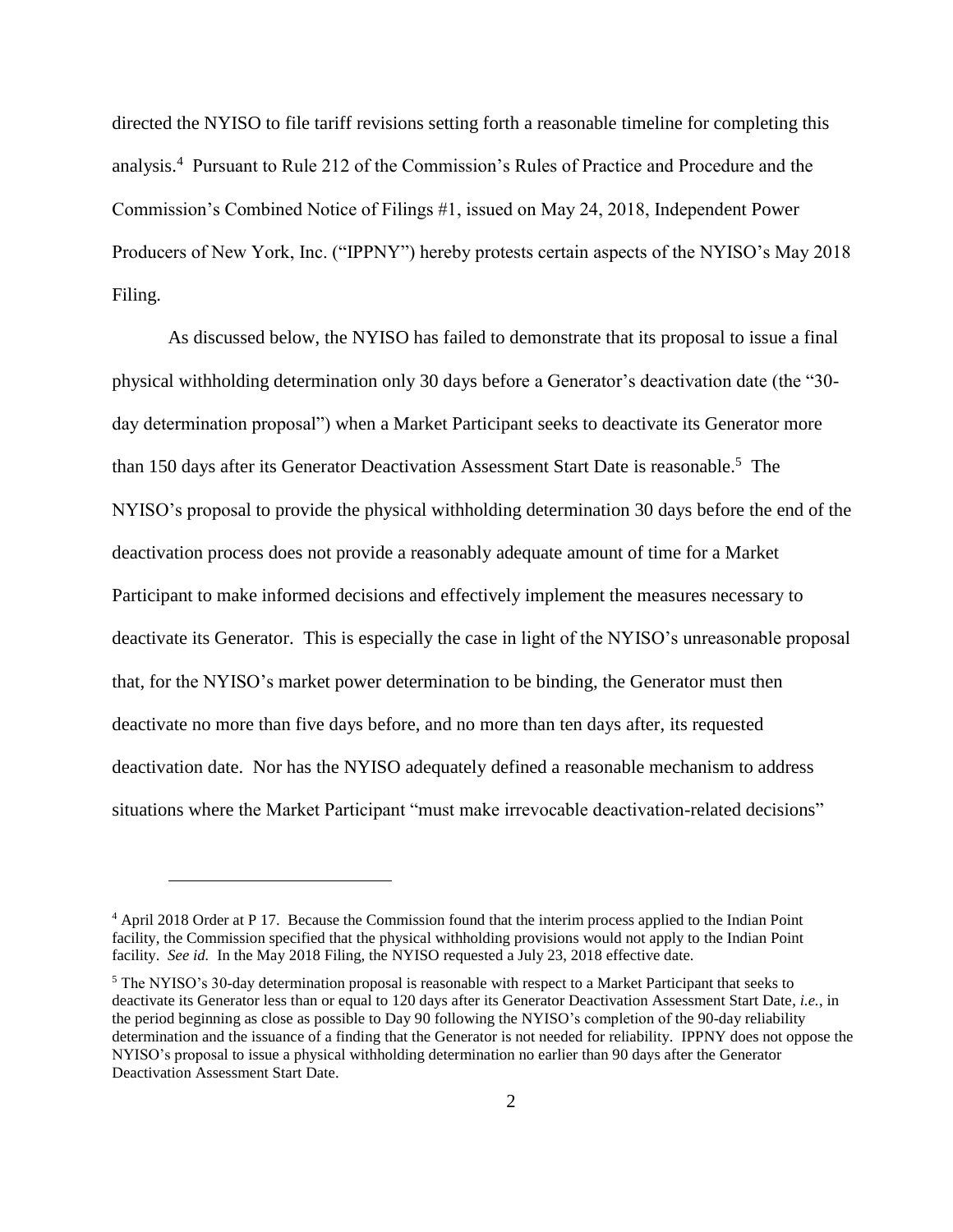that will make the Generator's deactivation essentially and practicably irreversible.<sup>6</sup> Thus, additional revisions are required to these aspects of the May 2018 Filing.

In directing the NYISO to file a reasonable deadline for the physical withholding determination when a Generator seeks to deactivate from the system, the Commission referenced concerns that had also previously been raised by the NYISO about "the variability in the amount of advance notice a generator may give of its planned deactivation," observing that "there is no limit on how far in advance a generator can provide this notice.<sup>"7</sup> To reasonably address these concerns, the deadline that is implemented should turn on whether the Market Participant has provided the NYISO with the 365-day minimum notice or notice for some longer period of time. Specifically, to provide Market Participants with certainty while allowing the NYISO to effectively conduct its market power analysis, the NYISO should be required to issue a final physical withholding determination: (i) in the event the requested deactivation date is less than or equal to 150 days from the Generator Deactivation Assessment Start Date, no later than 30 days before the requested deactivation date but no earlier than 90 days after the Generator Deactivation Assessment Start Date; (ii) in the event the requested deactivation date is more than 150 days but within 365 days of the Generator Deactivation Assessment Start Date, no later than 120 days after the Generator Deactivation Assessment Start Date (the "120-Day Requirement"); (iii) in the event the requested deactivation date is more than 365 days after the Generator Deactivation Assessment Start Date but there is an irreversible decision point in the interim, no later than 30 days before the date that the Market Participant could make a decision that is irreversible; and (iv) for all other

<sup>6</sup> *See* May 2018 Filing at 4—5.

<sup>7</sup> *See* April 2018 Order at P 17 & n.50.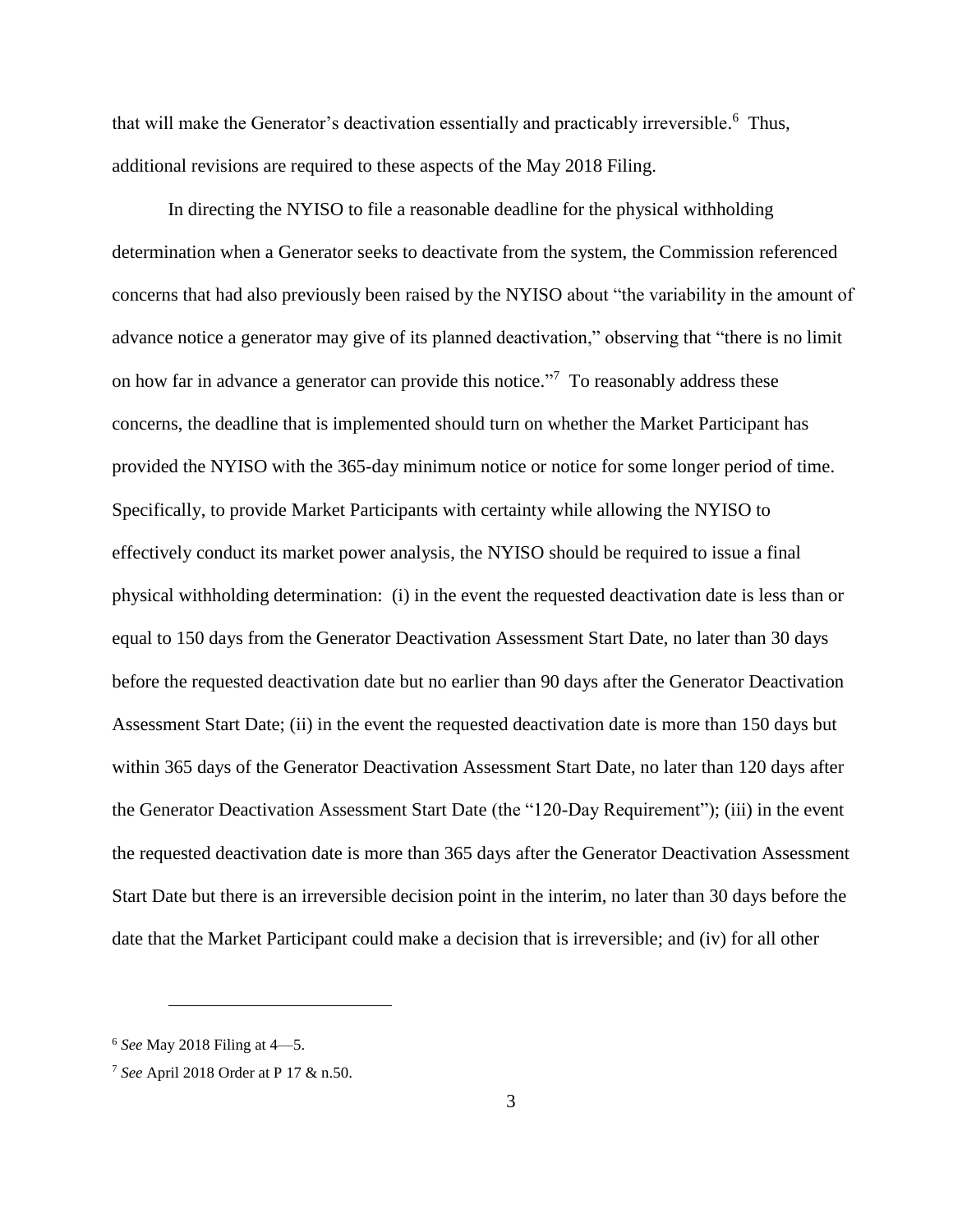requested deactivation dates, no later than 240 days before the requested deactivation date (the "240-Day Requirement").

### **I. BACKGROUND**

In its initial order in Docket No. EL15-37, issued on February 19, 2015, the Commission directed the NYISO to establish provisions governing the deactivation process for generators in New York and the retention of, and compensation to, generators that wish to deactivate but are required to provide service to maintain reliability, commonly referred to as "reliability must run" ("RMR") service.<sup>8</sup> In response to the RMR Order, the NYISO filed, on October 19, 2015, a proposed process that would require a generator seeking to deactivate to provide the NYISO with 365-days' prior notice.<sup>9</sup> The NYISO proposed detailed information requirements and a series of deadlines by which it would process generator deactivation notices between the date that the deactivation notice is filed and 365 days from the date the NYISO determines the notice is complete. Among other deadlines, the NYISO proposed in its filing letter that it would complete market power assessments for Generators in Mitigated Capacity Zones within the first 120 days from the date of their completed deactivation notice, now known as the Generator Deactivation Assessment Start Date.<sup>10</sup>

In its answer to protests of the NYISO's Initial Compliance Filing, which challenged the 365-day notice period, the NYISO defended the market power assessment aspect of its proposed notice period as critical for both the NYISO and the Market Participants seeking to deactivate their

<sup>8</sup> *New York Indep. Sys. Operator, Inc*., 150 FERC ¶ 61,116 (2015) ("RMR Order").

<sup>9</sup> *New York Indep. Sys. Operator, Inc*., Docket Nos. ER16-120-000 et al., Compliance Filing (Oct. 19, 2015), at 7 ("Initial Compliance Filing").

<sup>10</sup> *See id*. at 16.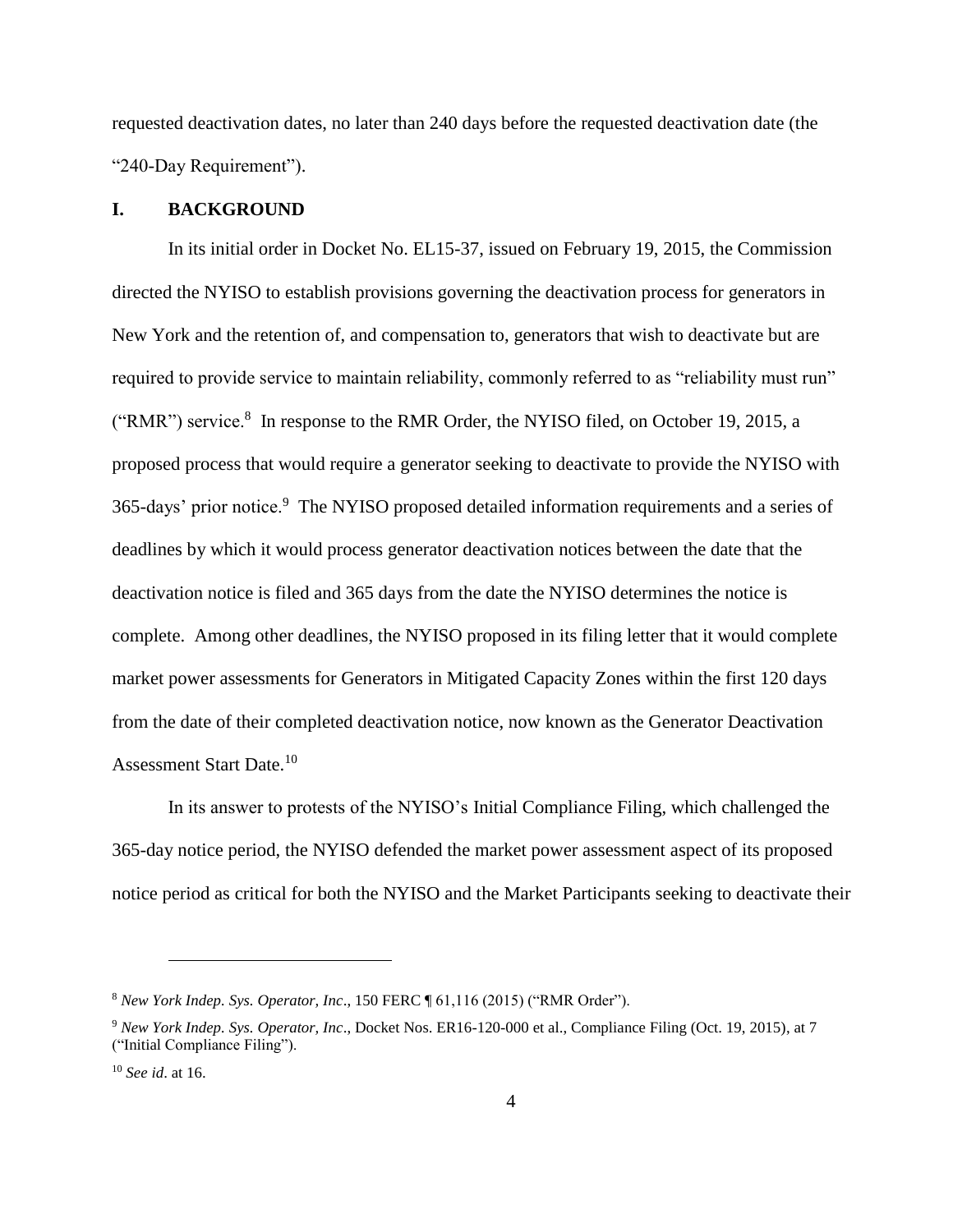Generators, acknowledging that "[t]his analysis must be performed *at the start of the process* to provide transparency regarding potential penalties that the Generator could be subject to if it were to deactivate" and confirming that the NYISO required 120 days from the Generator Deactivation Assessment Start Date to enable the NYISO to address any market power concerns.<sup>11</sup> Thus, the NYISO established that it would perform this analysis to determine "whether a Generator's proposed deactivation raises market power concerns or constitutes conduct inconsistent with competitive behavior *promptly* following a Generator's *submission of its completed Generator Deactivation Notice*," *i.e.*, at the front end of the process which the NYISO then clarified would be completed within a period of 120 days.<sup>12</sup> In its Initial Compliance Order, the Commission accepted the NYISO's proposed market power assessment review deadlines, effective October 20,  $2015.<sup>13</sup>$ 

Because the Commission directed the NYISO to, *inter alia*, separate its generator deactivation process from its gap solution process, the NYISO was required to file a second compliance filing with the Commission.<sup>14</sup> The NYISO did not seek to modify, or in any other way

<sup>11</sup> *New York Indep. Sys. Operator, Inc*., Docket Nos. ER16-120-000 et al., Request for Leave to Answer and Answer of New York Independent System Operator, Inc. (Dec. 21, 2015), at 27 & n.86 (emphasis added) (further stating that the NYISO's willingness to revise its tariff to allow a generator to deactivate earlier if its reliability assessment identified no system needs was "one more reason the NYISO will need a Generator's information at the start of the process") ("December 21, 2015 Answer").

<sup>&</sup>lt;sup>12</sup> *Id.* at 27 & n.84 (emphasis added).

<sup>&</sup>lt;sup>13</sup> *New York Indep. Sys. Operator, Inc.*, 155 FERC ¶ 61.076 (2016) ("Initial Compliance Order"). While the Commission rejected the NYISO's proposed 365-day notice period in its Initial Compliance Filing because the Commission required the generator deactivation process to be separated from the NYISO's gap solution process in its tariff, the Commission accepted the information and other requirements placed on generators, finding that they were "consistent with NYISO's responsibility to monitor its markets and competitive behavior," and further established that aspects of the Initial Compliance Order that the Commission did not discuss in its order were also accepted. *Id*. at PP 15, 64.

<sup>14</sup> *New York Indep. Sys. Operator, Inc*., Docket Nos. ER16-120-003 et al., Compliance Filing (Sept. 20, 2016) ("Second Compliance Filing").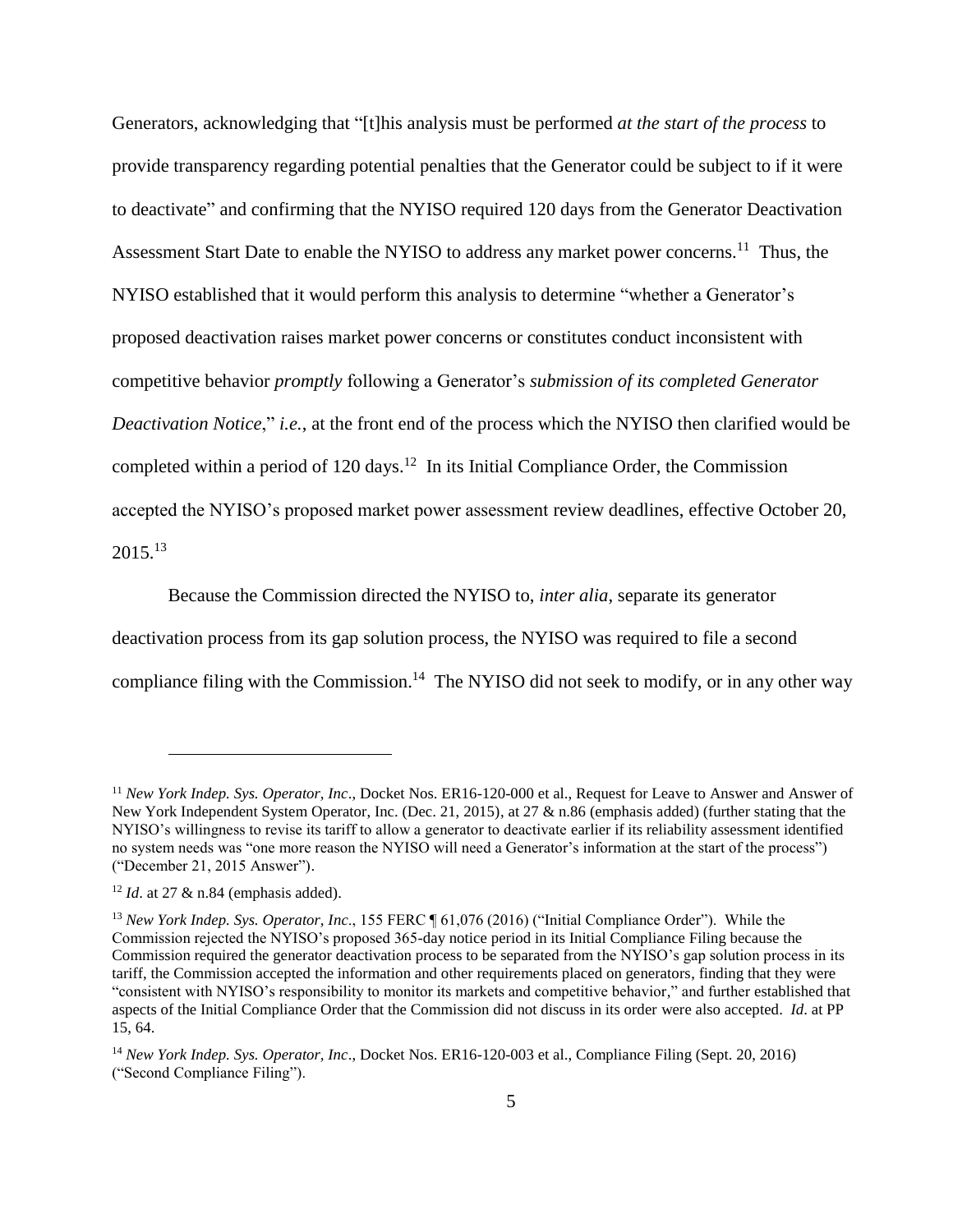address, the timeline or rules for completing the final physical withholding analysis for generators in Mitigated Capacity Zones in its Second Compliance Filing. The Commission issued the Second Compliance Order on November 16, 2017.<sup>15</sup>

On December 18, 2017, Entergy Nuclear Power Marketing, LLC ("Entergy Nuclear") filed a request for clarification or, in the alternative, rehearing of the Commission's Second Compliance Order conditionally accepting the NYISO's Second Compliance Filing.<sup>16</sup> Noting that the NYISO had omitted the associated tariff revisions to implement its proposed deadline for completion of final physical withholding analyses for Generators in the Mitigated Capacity Zones seeking to deactivate, Entergy Nuclear requested that the Commission clarify that the interim process applied to the Indian Point facility and the Second Compliance Order required the NYISO to complete a final physical withholding determination, if such determination is deemed by the NYISO to be necessary, of the Indian Point facility's generator deactivation notice by no later than March 13, 2018—120 days from the submission of its Generator Deactivation Assessment Start Date (the "120-Day Deadline").<sup>17</sup> If the Commission did not grant its requested clarification, Entergy Nuclear alternatively requested that the Commission direct the NYISO on rehearing to submit tariff revisions imposing a 120-Day Deadline on the NYISO to perform final market power assessments of deactivation notices and to make such revisions effective October 20, 2015.

<sup>&</sup>lt;sup>15</sup> *New York Indep. Sys. Operator, Inc.,* 161 FERC ¶ 61,189 (2017) ("Second Compliance Order").

<sup>16</sup> *New York Indep. Sys. Operator, Inc*., Docket Nos. EL15-37-003 et al., Request of Entergy Nuclear Power Marketing, LLC for Clarification or, in the Alternative, Rehearing (Dec. 18, 2017) ("Request").

<sup>&</sup>lt;sup>17</sup> As reflected in the Request, Entergy Nuclear entities had entered into a Settlement Agreement with the State of New York and other parties to retire Indian Point Unit 2 and Indian Point Unit 3 by no later than April 30, 2020 and April 30, 2021, respectively. Request at 9.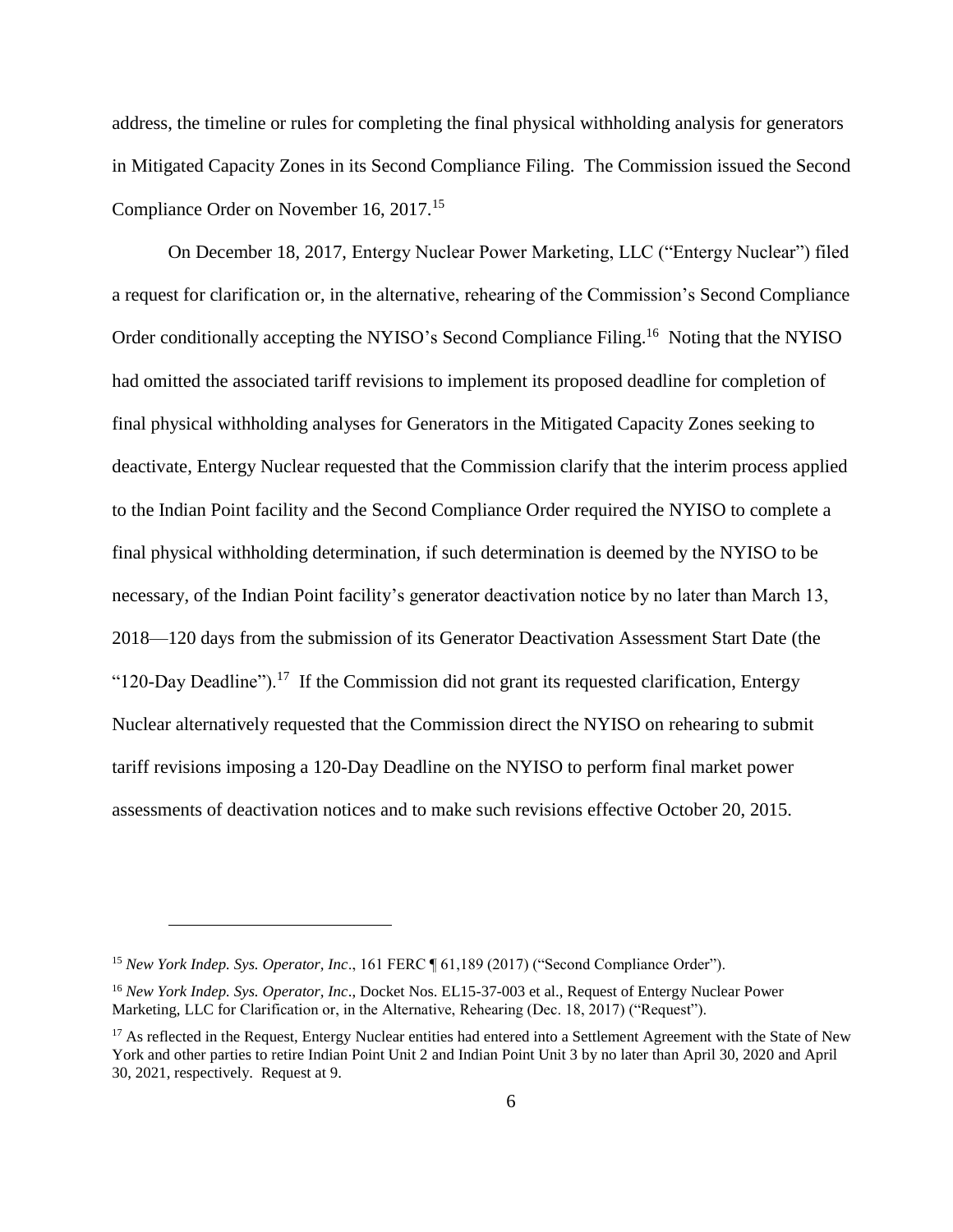In its answer to the Request, the NYISO stated that the 120-day timeline it had proposed in its December 21, 2015 Answer was made in the context of Generators proposing to deactivate within the minimum 365-day period.<sup>18</sup> Per the NYISO, its timeline did not, however, consider those Generators that intended to deactivate years in the future.<sup>19</sup> The NYISO went on to contemplate the potential for a Generator owner's business plans or the plans of other Generator owners to change when Generator deactivation notices are submitted years in advance of the proposed deactivation date.<sup>20</sup>

Although the Commission denied Entergy Nuclear's requested clarification in its April 2018 Order based on the fact that the NYISO had not proposed tariff revisions specifying a deadline of 120 days to complete this analysis in the context of Generator deactivations, it did not conclude that the a requirement to complete this analysis within 120 days was *per se* unreasonable.<sup>21</sup> Moreover, the Commission agreed that Generators need certainty to proceed with their deactivation decisions, holding that there is "a need for clarity and transparency surrounding final market power reviews" and, therefore, granted rehearing in part to require the NYISO to propose, within 30 days of the date of the April 2018 Order, revisions to its Generator Deactivation Process establishing a timeline for completing final physical withholding determinations for deactivating Generators, if needed.<sup>22</sup> The Commission ruled that the lack of a deadline for the

<sup>&</sup>lt;sup>18</sup> See New York Indep. Sys. Operator, Inc., Docket Nos. ER16-120-004 et al., Request for Leave To Answer and Answer of the New York Independent System Operator, Inc. (Jan. 2, 2018), at 4–7.

<sup>19</sup> *Id*. at 6.

<sup>20</sup> *Id*. at 9.

<sup>&</sup>lt;sup>21</sup> April 2018 Order at P 15. Rather, the Commission simply found the 120-day timeline had not been adequately supported in the record. *Id*. at P 17.

<sup>22</sup> *Id.* at P 13.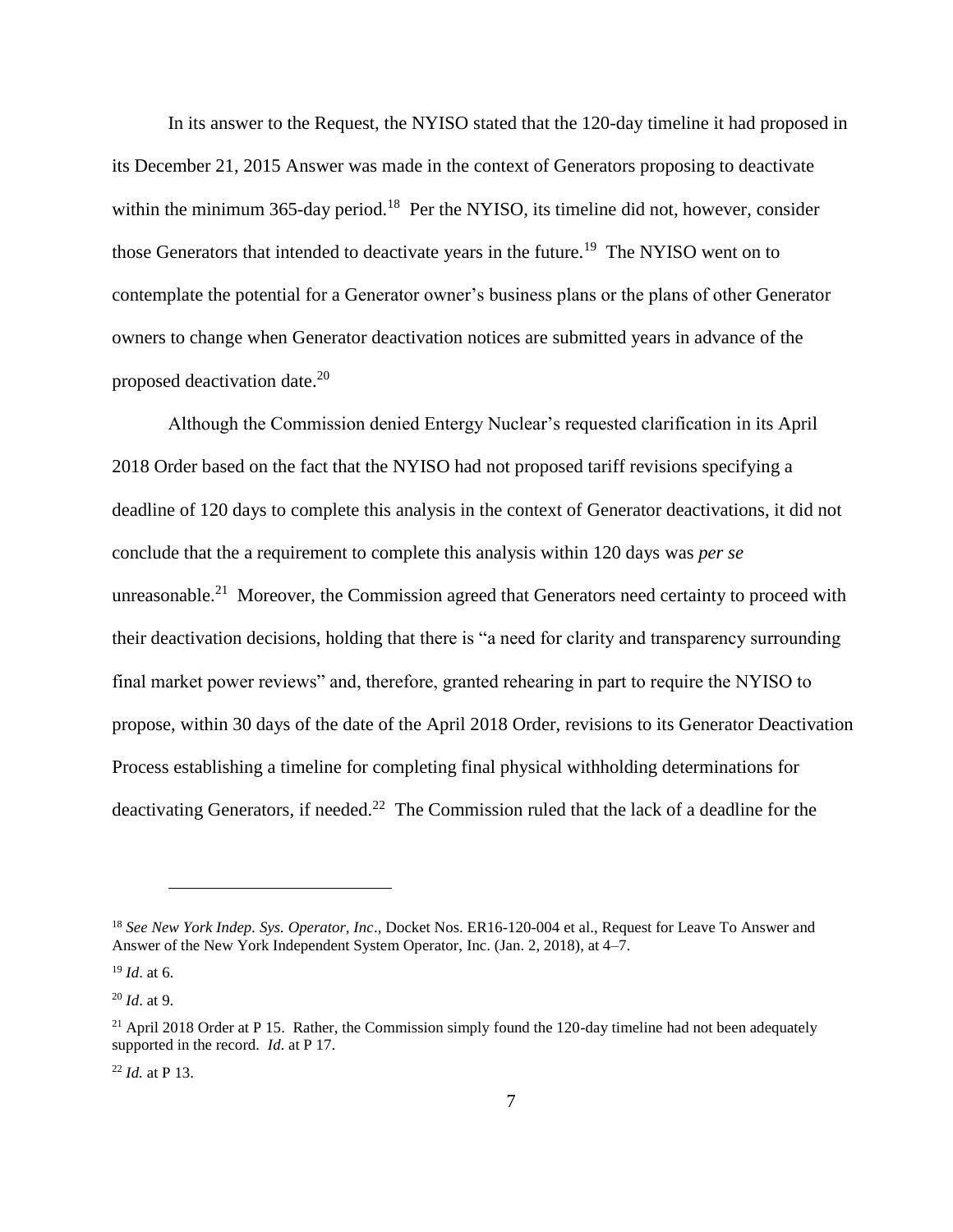NYISO to perform the physical withholding determination in the OATT or Services Tariff "impacts the ability of that generator to 'be deactivated as planned." $23$  The Commission explained:

> The inability of a deactivating generator to know the point at which NYISO will complete the final market power review (if needed), and therefore assess the likelihood that it will be subject to charges under Services Tariff section 23.4.5.6, could impede the generator's ability to make informed decisions about deactivating. $24$

Focusing on the concern that Generators may seek deactivation dates well into the future because "there is no limit on how far in advance a generator can provide this notice," the Commission agreed that "the final market power review may be less effective with data and assumptions too far removed from a generator's actual deactivation date" and, based on those facts, suggested that the NYISO should consider working back from such proposed deactivation dates.<sup>25</sup>

In its May 2018 Filing, the NYISO proposes two types of events that would trigger the deadline applicable for the NYISO's issuance of a final physical withholding determination. First, the NYISO proposes that it provide the Market Participant seeking to deactivate its Generator the opportunity to obtain a final physical withholding determination at least 30 days before its requested deactivation date (*e.g.*, a generator proposing the minimum 365-day period would not receive its physical withholding determination until Day  $335$ ).<sup>26</sup> Under this proposal, if the Generator's requested deactivation date is shorter than 120 days after its Generator Deactivation Assessment Start Date, the NYISO proposes to issue a final physical withholding determination no

<sup>23</sup> *Id.* at P 16.

 $^{24}$  *Id.* 

<sup>25</sup> *Id*. at P 17 & n.50.

<sup>26</sup> May 2018 Filing at 4.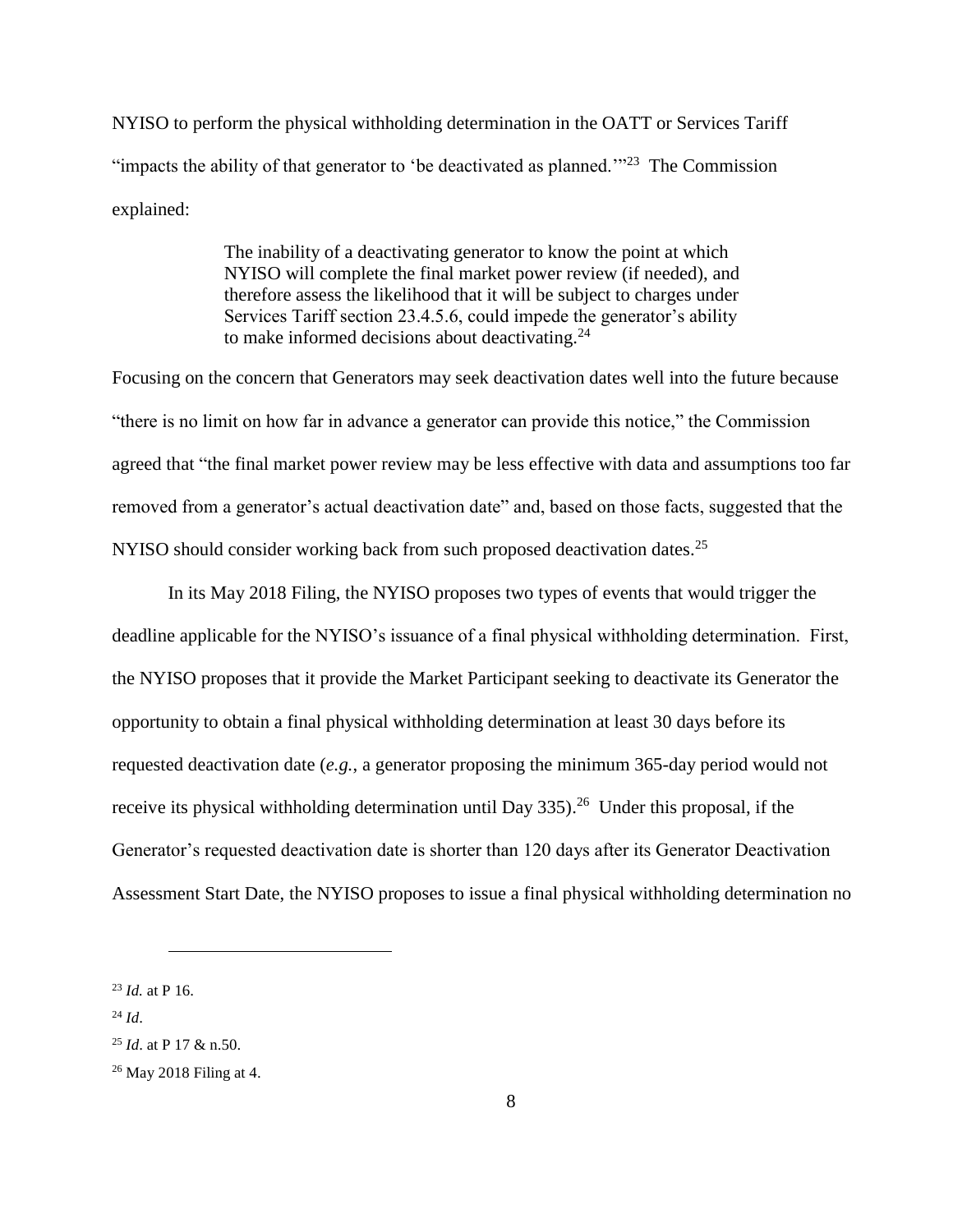earlier than 90 days from the Generator Deactivation Assessment Start Date.<sup>27</sup> The NYISO would require the Market Participant to request the final market power determination at least 60 days before the specified deactivation date.<sup>28</sup> The NYISO further proposes that a Market Participant should not be permitted to rely on the NYISO's final physical withholding determination unless it deactivates its Generator no more than five days before, and no more than ten days after, its requested deactivation date.<sup>29</sup> While the Commission was clearly focused on notices that could far exceed the 365-day time frame in its April 2018 Order—the issue the NYISO had framed—the NYISO unjustifiably has lumped all requests together in its filing and argues that its proposal is consistent with the Commission's statement in its April 2018 Order that "NYISO should set a deadline for completing final market power reviews (if needed) working back from the proposed deactivation date rather than starting from the submission of a complete generator deactivation notice."<sup>30</sup>

Second, the NYISO proposes that it provide the Market Participant seeking to deactivate its Generator a final physical withholding determination at least 30 days before the date that the Market Participant "must make irrevocable deactivation-related decisions . . . that will make the Generator's deactivation essentially and practicably irreversible" (the "irrevocable event").<sup>31</sup> IPPNY wishes to note that this premise is an important component of the physical withholding analysis structure because it recognizes that Generators may provide longer deactivation notice

<sup>27</sup> *Id.*

<sup>28</sup> *Id.*

<sup>29</sup> *Id.*

<sup>30</sup> *Id.* (citing April 2018 Order at P 17).

<sup>31</sup> *Id.* at 4–5.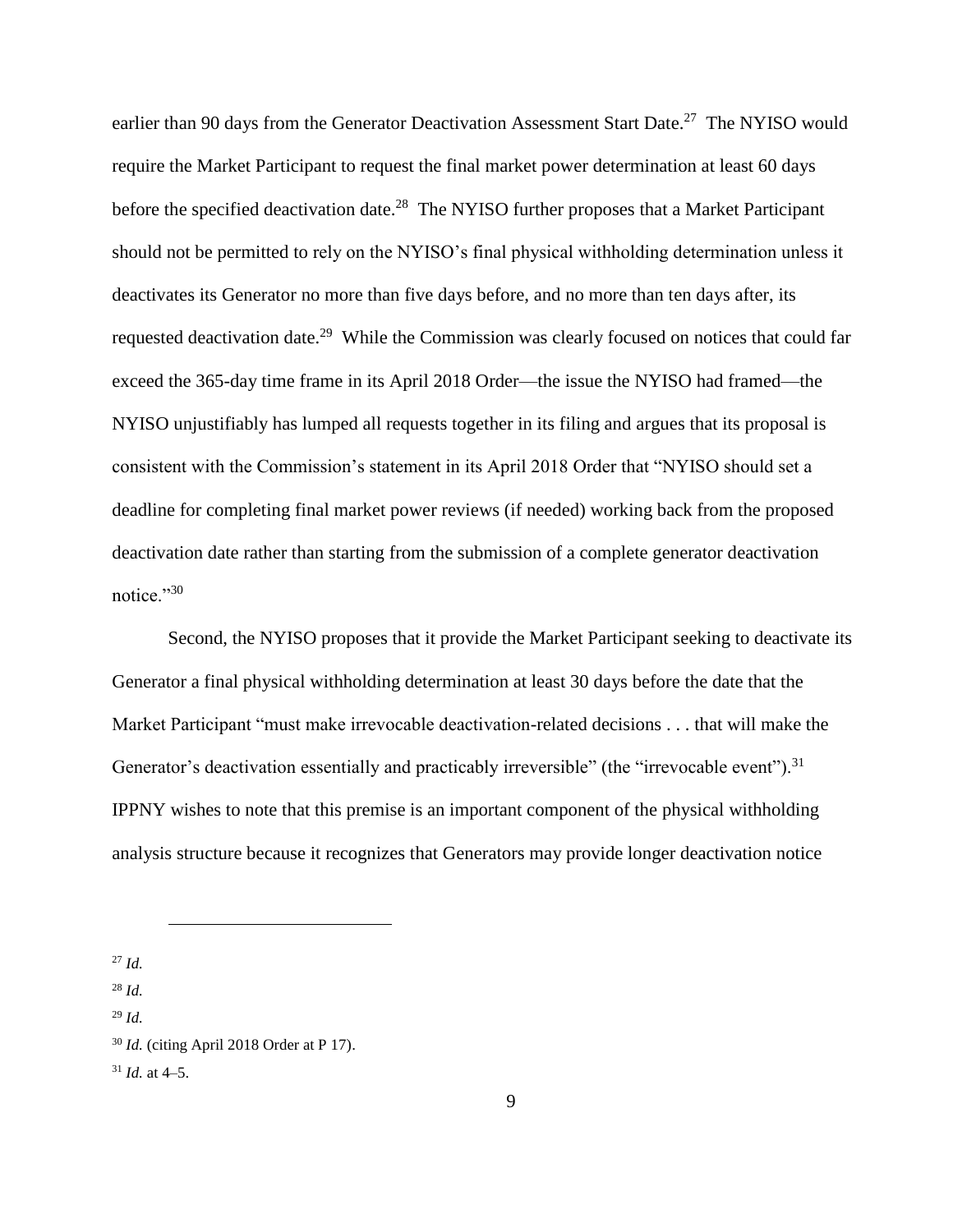periods but take certain actions that show deactivation will be completed. To that end, the NYISO states that "[a] decision not to timely procure the fuel that would be necessary to refuel a nuclear powered generator is one example of a potentially irrevocable decision that must be made well in advance of deactivation.<sup>33</sup> The NYISO proposes that if it, in consultation with the external Market Monitoring Unit, agrees that there is a point in the deactivation process that is identified by the Market Participant that would make such process "essentially and practicably irreversible," the NYISO will "inform the Market Participant, in writing, of the first (in time) act, decision not to act, or event that the NYISO agrees will have an irreversible consequence."<sup>33</sup> At least 60 days before the occurrence of the irreversible action, inaction or event specified by the NYISO in its notice (the "trigger date"), the Market Participant may request that the NYISO issue a final physical withholding determination.<sup>34</sup> If the NYISO determines that the trigger date is reasonable, the NYISO will issue a final physical withholding determination at least 30 days before the trigger date. $35$ 

# **II. THE COMMISSION SHOULD REJECT THE NYISO'S 30-DAY DETERMINATION PROPOSAL FOR A GENERATOR SEEKING TO DEACTIVATE MORE THAN 150 DAYS AFTER ITS GENERATOR DEACTIVATION ASSESSMENT START DATE IN INSTANCES WHEN THERE IS NOT AN IRREVERSIBLE ACTION.**

The Commission should reject the NYISO's 30-day determination proposal because it will

"impede [Generators'] ability to make informed decisions about deactivation," and thus, it fails the

<sup>32</sup> *Id*. at 5.

 $\overline{a}$ 

<sup>33</sup> *Id.*

<sup>34</sup> *Id.*

<sup>35</sup> *Id.*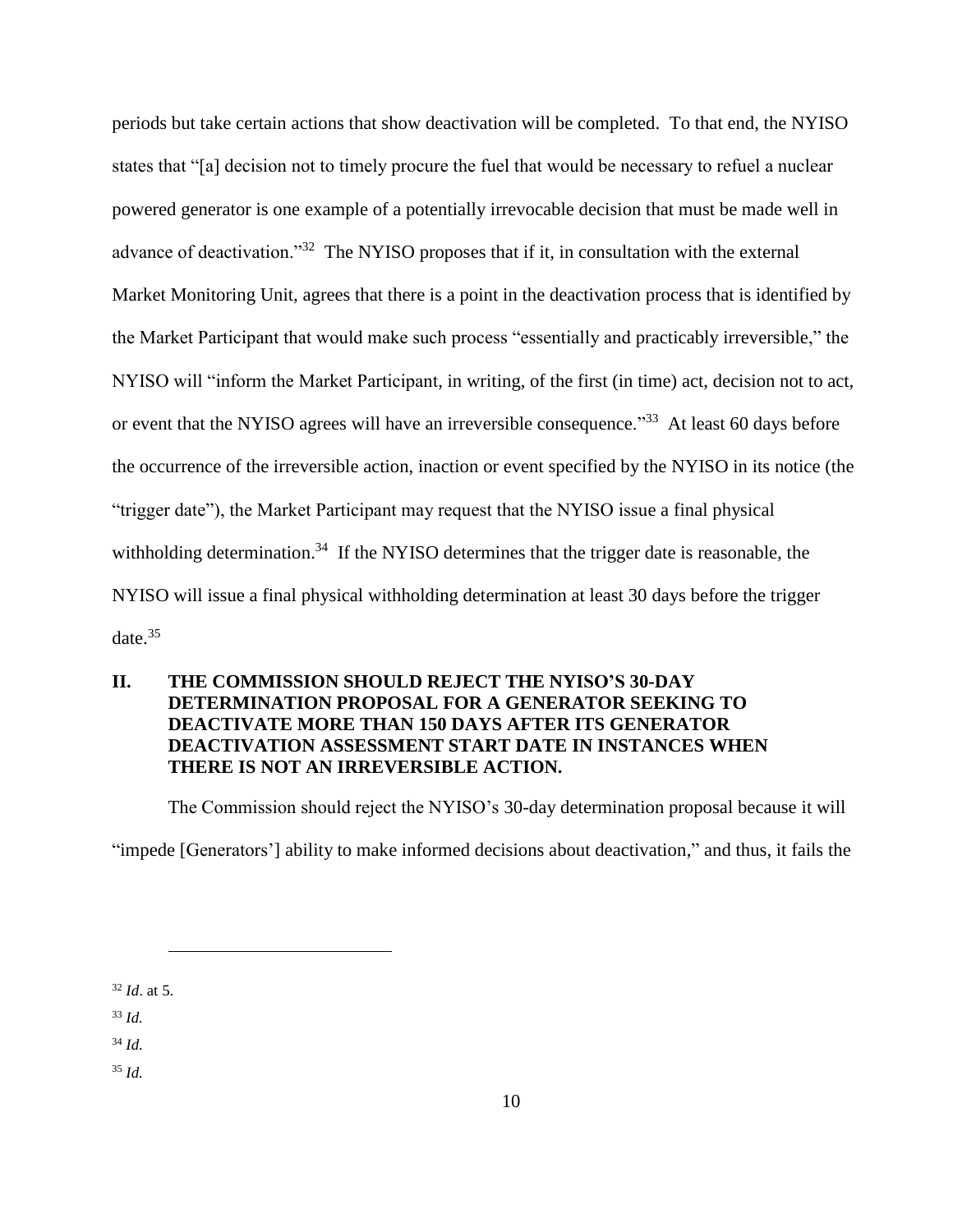Commission's directive to set a reasonable timeline.<sup>36</sup> Indeed, the NYISO's proposal effectively holds the generator hostage until a month before its intended deactivation date. The NYISO then compounds this unreasonable situation for the Generator by requiring that the Generator deactivate very close to the intended date without providing any basis for these newly proposed, extremely tight time frames. While the Commission stated in its April 2018 Order that the 120-Day Deadline "is not supported in the record," and that "NYISO should set a deadline for completing final market power reviews (if needed) working back from the proposed deactivation date," the context of the order was focused on requests from Generators providing more than 365 days' notice of deactivation.<sup>37</sup> For Market Participants providing between 150 and 365 days' notice, a 120-Day Requirement is just and reasonable because it appropriately balances the Market Participant's need for certainty of when it can deactivate its Generator with sufficient time to align the termination of its business arrangements with the deactivation and the NYISO's need to assess whether the planned deactivation would constitute physical withholding.

The NYISO's proposal to hold back the final physical withholding determination until such a late point in the process shows a serious misunderstanding of the process of retiring a Generator. Once a Market Participant has been told that its Generator is not needed for reliability, the economically rational response is to limit spending additional money on that Generator to only those sums that can be recovered in the time remaining before the Generator retires. For example, prior to deactivating a Generator, a Market Participant must take a variety of steps to ensure that the termination of its business operations coincides with the deactivation of the Generator. These

<sup>36</sup> *See* April 2018 Order at P 16.

<sup>37</sup> *Id.* at P 17.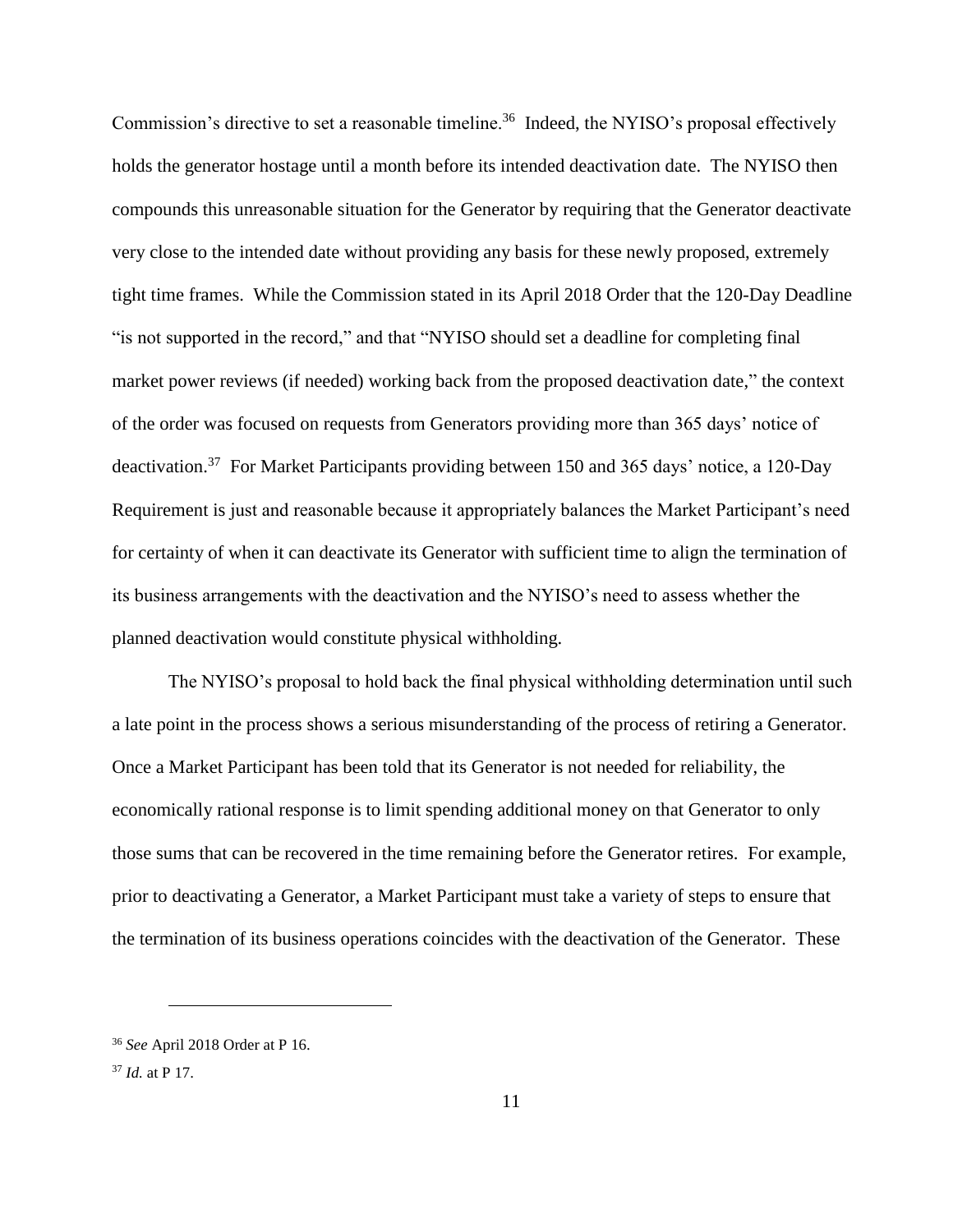include, but are not limited to, outreach to the local communities, the termination of labor agreements and contracts for operation and maintenance, decisions to forego further capital expenditures, and decisions to enter into contractual arrangements to sell salvageable equipment and real property.

For example, a pre-existing labor contract may require the Market Participant to provide 90 days' prior notice to terminate employment. However, if a Market Participant were to give 90 days' notice of termination (before receiving the NYISO's physical withholding determination) and the NYISO subsequently determines that its deactivation would be an exercise of market power subject to penalties, the Market Participant would be caught between a rock and a hard place. Either it would be required to pay a significant premium to obtain the labor that is necessary to continue operating the Generator (following the termination of the labor contract) or it would be subject to penalties imposed by the NYISO for failure to continue operations. Either way, it would likely suffer significant financial harm.

In addition, the Market Participant would not be able to delay its planned deactivation after receiving the results of the NYISO's physical withholding assessment to comply with the 90-days' notice requirement and other long-lead notice requirements because the NYISO proposes that the Generator must deactivate no more than five days before, and no more than ten days after, its requested deactivation date.<sup>38</sup> If the Market Participant changed its deactivation date to coincide with the termination of its business operations, it would trigger the need for a new physical withholding assessment. This puts the Market Participant in an untenable position because it must take on potentially significant risk that it will not be able to deactivate in the face of a NYISO

<sup>38</sup> May 2018 Filing at 4.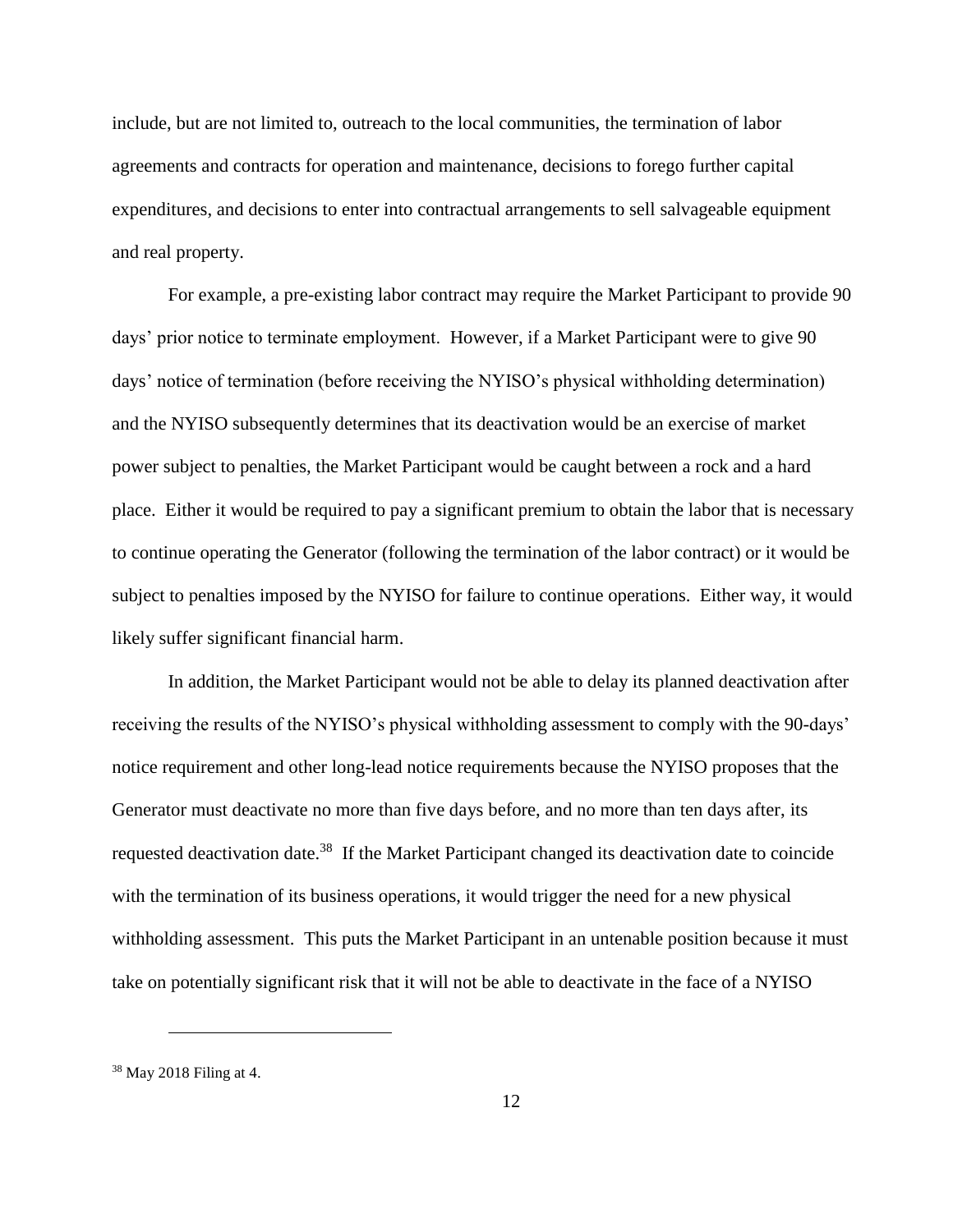determination that deactivation would be an exercise of physical withholding subject to penalties. Thus, the NYISO's completion of the physical withholding assessment so close in time to the planned deactivation date is likely to impede a Generator's deactivation plans, which is entirely contrary to the Commission's goal that Generator owners know with certainty when they can deactivate their resources so that they may plan for the cessation of operations accordingly.<sup>39</sup> The NYISO's 30-day determination proposal fails to reasonably balance these two needs.

In its prior submissions to the Commission, the NYISO itself established that the physical withholding determination should be provided to the Market Participant within the first 120 days from the deactivation notice to ensure that Generators can reasonably assess their exposure to potential penalties and the NYISO can address any market power concerns. The NYISO assured the Commission that it had the capability to complete the assessment in the first four months after receiving a completed Generator deactivation notice, "which is why it proposed [this time frame] in the first place."<sup>40</sup> The NYISO should be held to its assurance. For Generators proposing the minimum 365-day notice, IPPNY's proposed 120-Day Requirement allows the Generator to receive its physical withholding analysis at the same time as the 120-day period identified by the NYISO itself for such applications.

Likewise, IPPNY's proposed 240-Day Requirement effectively addresses the NYISO's concerns about the potential for Generators to propose deactivation dates well beyond the 365-day period by requiring that their physical withholding analyses are issued closer in time to such extended dates. In fact, the 240-Day Requirement for Generators providing more than 365-days'

<sup>39</sup> *See, e.g.*, April 2018 Order at P 16.

<sup>40</sup> *New York Indep. Sys. Operator, Inc*., Docket Nos. ER16-120-001 et al., Request for Rehearing and Clarification of the NYISO (May 23, 2016), at 15.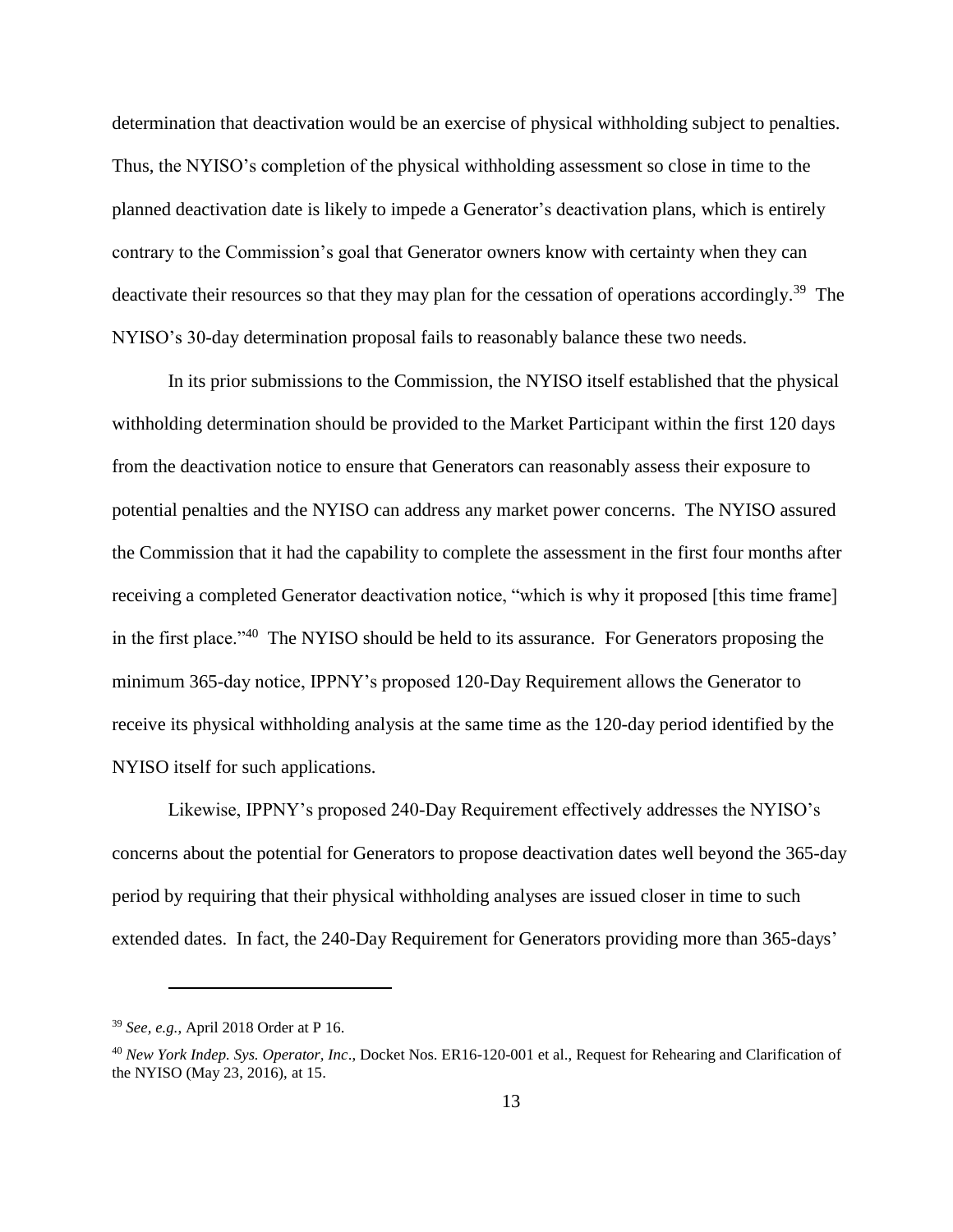notice directly aligns with a 120-Day Requirement for Generators providing 365-days' notice that was part of the NYISO's original proposal. In such instances involving requested deactivation dates with longer lead times, the Commission should also require the NYISO to issue a preliminary withholding analysis 120 days after the Generator Deactivation Assessment Start Date. While this analysis would not be binding, it would provide useful information to a Market Participant that provides more than 365 days' notice of deactivation about its likely final physical withholding determination.

Moreover, the NYISO's proposal to include an "irreversible decision" exception could be an important component of the rule set applied to Generators seeking to retire beyond the 365-day period. If designed properly, the NYISO's proposal to provide the physical withholding determination 30 days before the occurrence of an irrevocable event that "will make the Generator's deactivation essentially and practicably irreversible" would be an effective mechanism for Market Participants that request longer deactivation end dates to be able to pursue their deactivation planning with the certainty required. However, the NYISO's proposed framework for this mechanism falls short. Indeed, based on the NYISO's statement in its filing that "[a] purely economic consequence will not satisfy this standard,"<sup>41</sup> it is entirely possible that the NYISO would disagree that the example of the termination of a labor agreement discussed above or any other long-lead time decision that could be changed, but only at potentially significant expense, would satisfy the standard.<sup>42</sup> IPPNY's proposed 240-Day Requirement greatly reduces the

 $41$  May 2018 Filing at 5 n.12.

 $42$  The Commission should clarify in its order that a Market Participant's execution of a consent decree or other settlement with a government entity to deactivate a Generator for environmental or other public policy reasons is an irreversible decision for purposes of this decision. Similarly, if a Generator is required to install emissions control technology to comply with an environmental law, the irreversible decision should be the date on which it must begin the process to install the required equipment. IPPNY would note that a retirement resulting from an environmental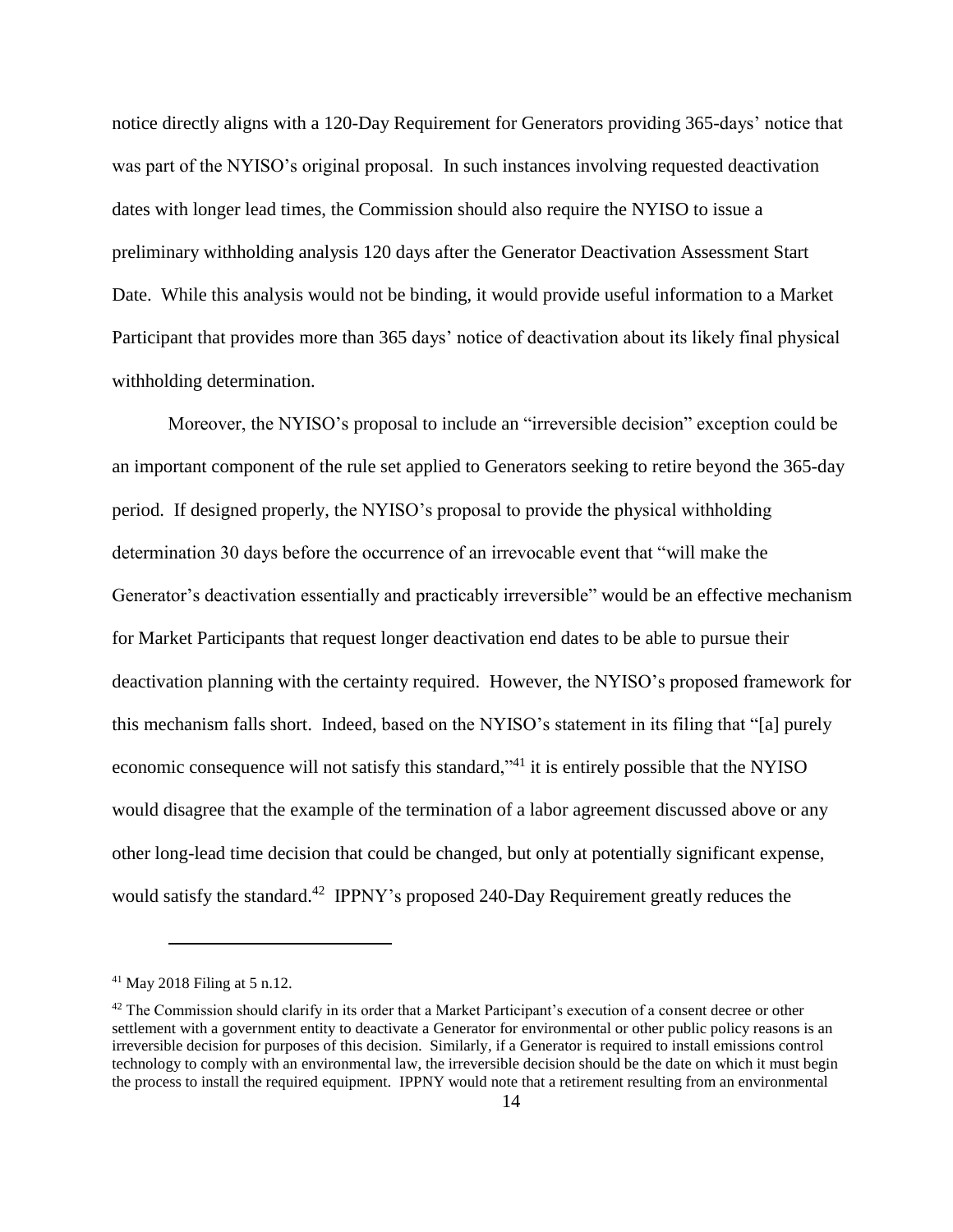possibility that a Market Participant that provides greater than 365 days' notice of its Generator's deactivation will be required to make long-lead time decisions that would expose the Market Participant to significant expense if reversed before the NYISO issues its physical withholding determination.<sup>43</sup>

The Commission should also reject the NYISO's proposal that the Market Participant can only rely on the NYISO's physical withholding determination if it deactivates its Generator no more than five days before, and no more than ten days after, the Market Participant's requested deactivation date. Like the 30-day determination proposal, this proposal is unduly burdensome and impedes the Market Participant's ability to make informed decisions about deactivating. The NYISO has not offered any justification supporting its proposal to constrain the time period in which a Market Participant may rely on the NYISO's physical withholding determination to this inordinately narrow window. A Market Participant should be able to rely on the NYISO's physical withholding determination if it deactivates its Generator as soon as the same day it receives the determination, assuming it has met all other requirements for deactivation, and up to 30 days after its requested deactivation date.

IPPNY's proposal for the timing of a final market power determination is consistent with the balance of interests that was part of the NYISO's original proposal while recognizing that, in cases where a Generator gives more than a year's notice of its retirement, it may be reasonable to issue the determination later than 120 days after the Generator Deactivation Assessment Start

law requiring a Generator to retire is not an exercise of physical withholding and cannot require a physical withholding assessment. *See New York Indep. Sys. Operator, Inc*., 124 FERC ¶ 61,301 at P 131 (2008).

<sup>&</sup>lt;sup>43</sup> If a Market Participant notifies the NYISO of a long-lead time event that could be reversed at significant expense, the NYISO should be required to reflect those expenses in the calculation of the Generator's Going-Forward Costs when performing its physical withholding assessment.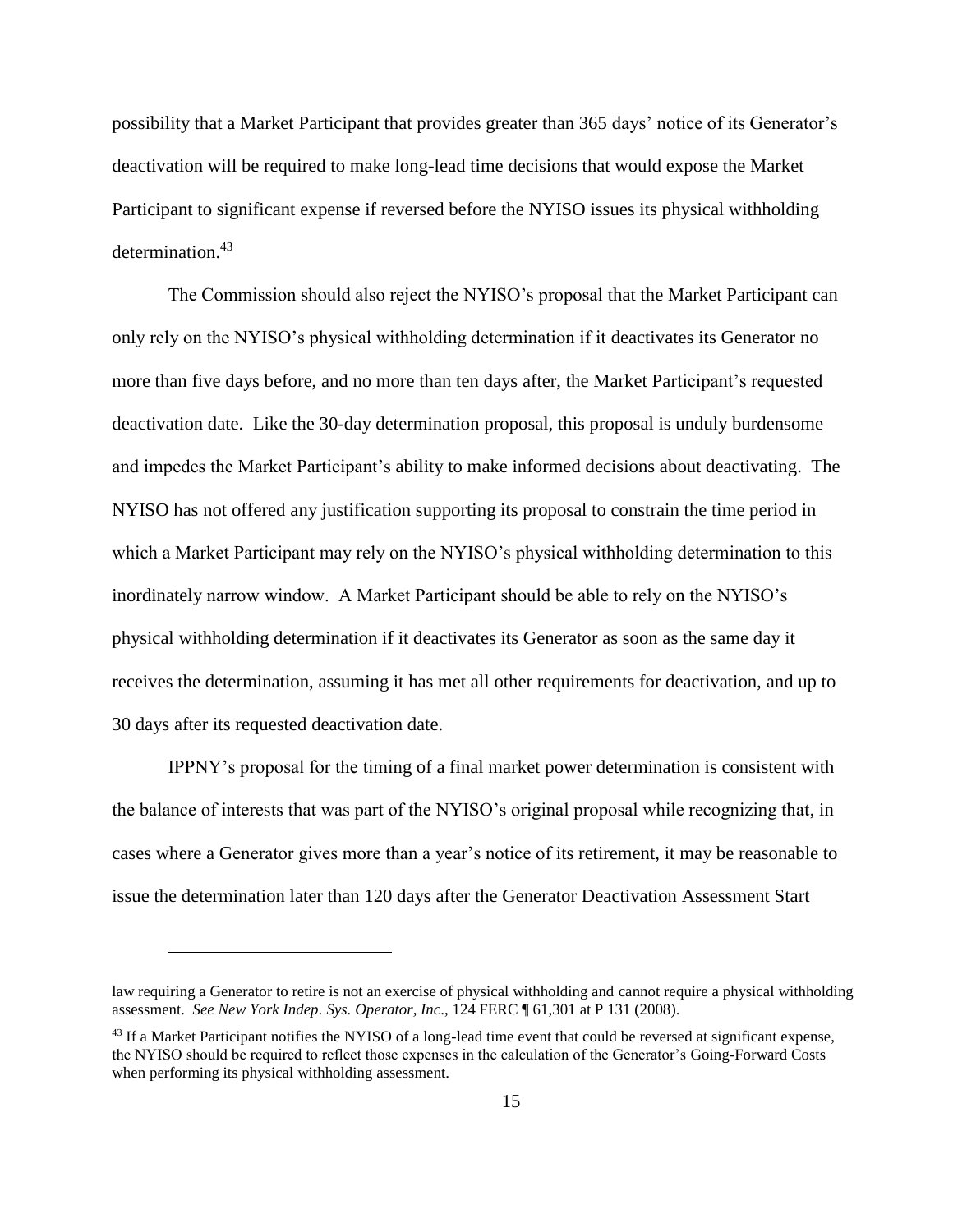Date. Importantly, IPPNY's proposal requires the NYISO to issue the physical withholding determination early enough to allow for an orderly retirement of the units and avoids holding the departing unit hostage. At the same time, it provides the NYISO with adequate time to complete the physical withholding determination and addresses the concerns raised by the NYISO with requested deactivation dates going beyond the 365-day minimum period.

### **III. CONCLUSION**

For the foregoing reasons, the Commission should reject the NYISO's proposed timeline for issuing physical withholding determinations and order the NYISO to modify its proposal as discussed above.

Dated: June 13, 2018

Respectfully submitted,

*David B. Johnson* David B. Johnson Read and Laniado, LLP Attorneys for Independent Power Producers of New York, Inc. 25 Eagle Street Albany, New York 12207 Telephone: 518-465-9313 Email: dbj@readlaniado.com